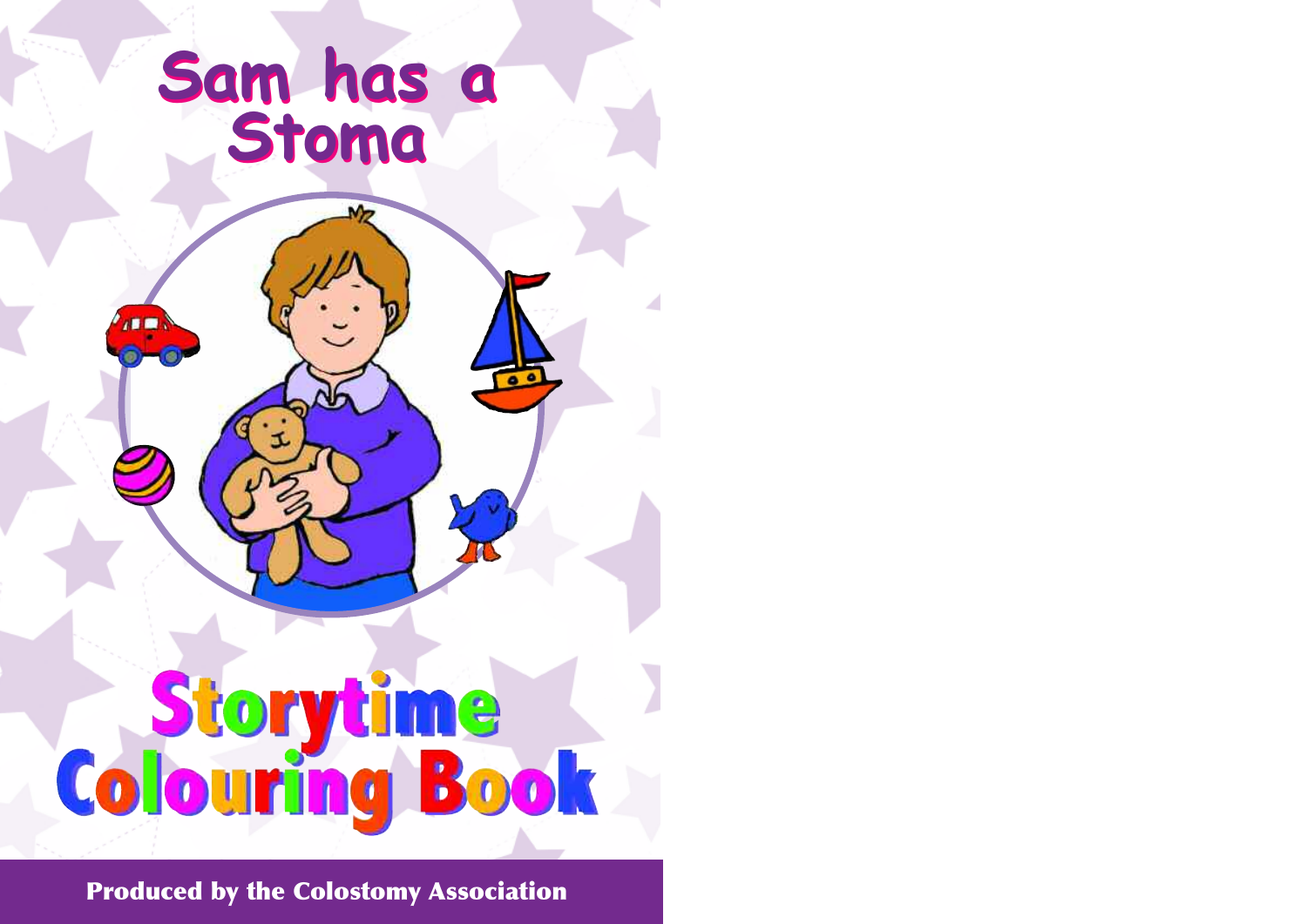

For further information on Pelican products please call

### FREEPHONE: 0800 318 282



#### **How to Use this book**

Sam has a Stoma has been prepared to help young children become familiar with stoma surgery. It provides information to the child who is the patient as well as to brothers and sisters on preparation for surgery, recovery from the operation and return to full activity.

The booklet avoids reference to specific types of stoma so that it can be used in any situation. The specifics will have to be provided by the doctors and nurses caring for your child. Please use this colouring book only as a supplement to their information.

In explaining to a child what will be changed in the way of the body functions, be sure to point out what will not change. For example, if a child is to have a urostomy, explain that the bowels will function as before. We suggest that the booklet be introduced to the child by an adult who will take the time to discuss its contents and answer questions. Following these discussions the child may like to colour the pictures.

**This booklet is supported by other Colostomy Association literature and freephone helpline 0800 328 4257 which is available 24/7. The Association provides advice, reassurance and support to those who are about to have a colostomy and to those already 'living with a colostomy'.**

You may also like to contact Breakaway - a charity that exists to support young people with bowel and/or bladder diversions and dysfunctions and their families. Breakaway offers families and young people the opportunity to meet, talk about and share their experiences in a relaxed and friendly environment. The main aim of Breakaway is to provide a supportive setting where families and children can have fun! To contact Breakaway telephone 07903 220040 or email: break.away@tiscali.co.uk or to learn more visit: www.breakaway-visit.co.uk.

Kind Regards,





Our thanks go to Pelican Healthcare who kindly sponsored the printing of Sam has a Stoma and to Claire Bohr at Bristol Royal Hospital for the revised content and specialist input



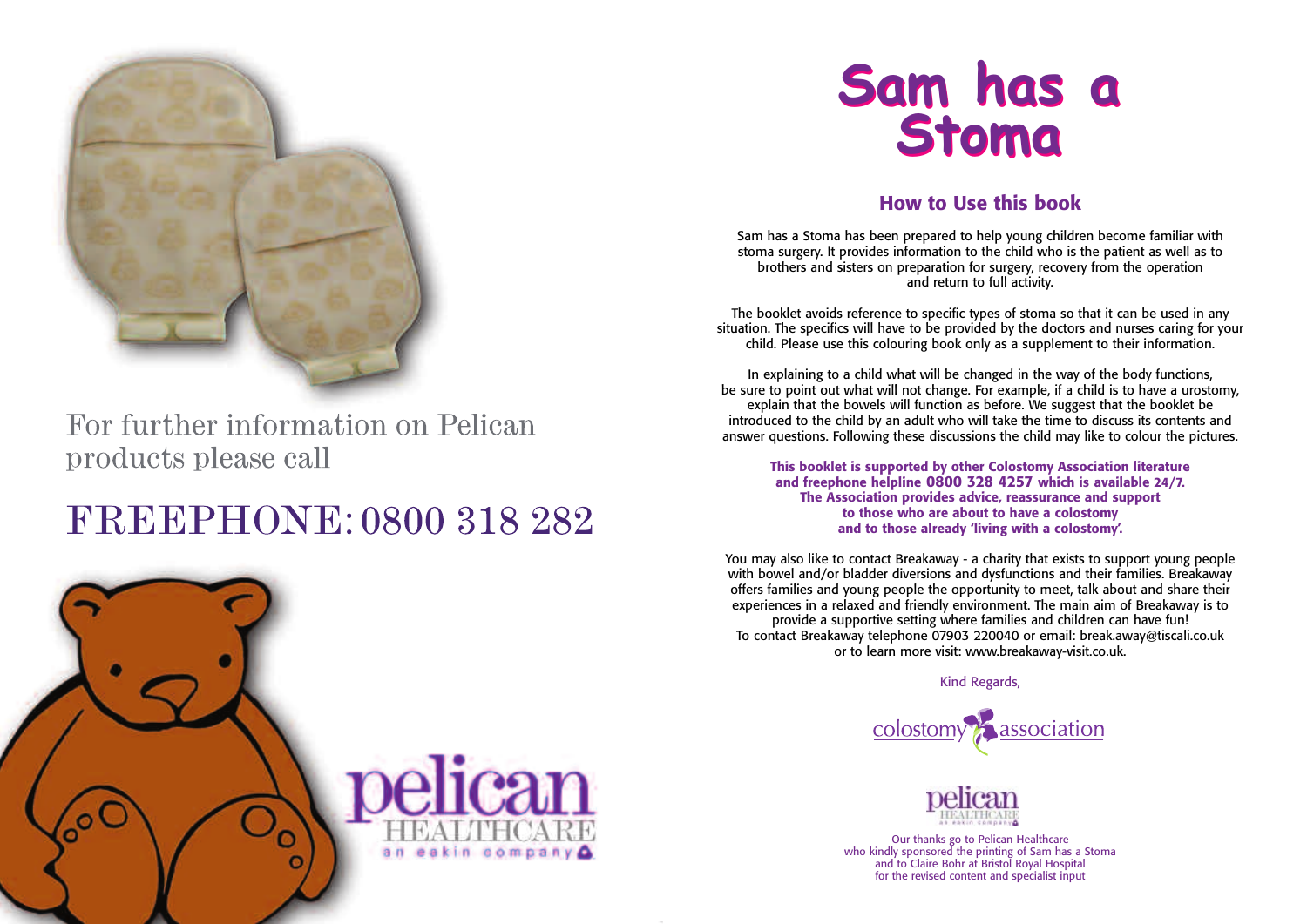I went to the hospital because my tummy was poorly. The doctors and nurses were very friendly and helpful.

The Doctor said that an operation would make my tummy feel better. She explained that I would be on a children's ward with other children.

She said I would have a special team of people looking after me.

I asked if Teddy could come too and the Doctor said he could.







Mum thought it would be a good idea to read me a book about going to hospital.

I wanted to learn about the things I might see. The Doctor had already listened to my heart and chest using a stethoscope.





thermometer



blood pressure

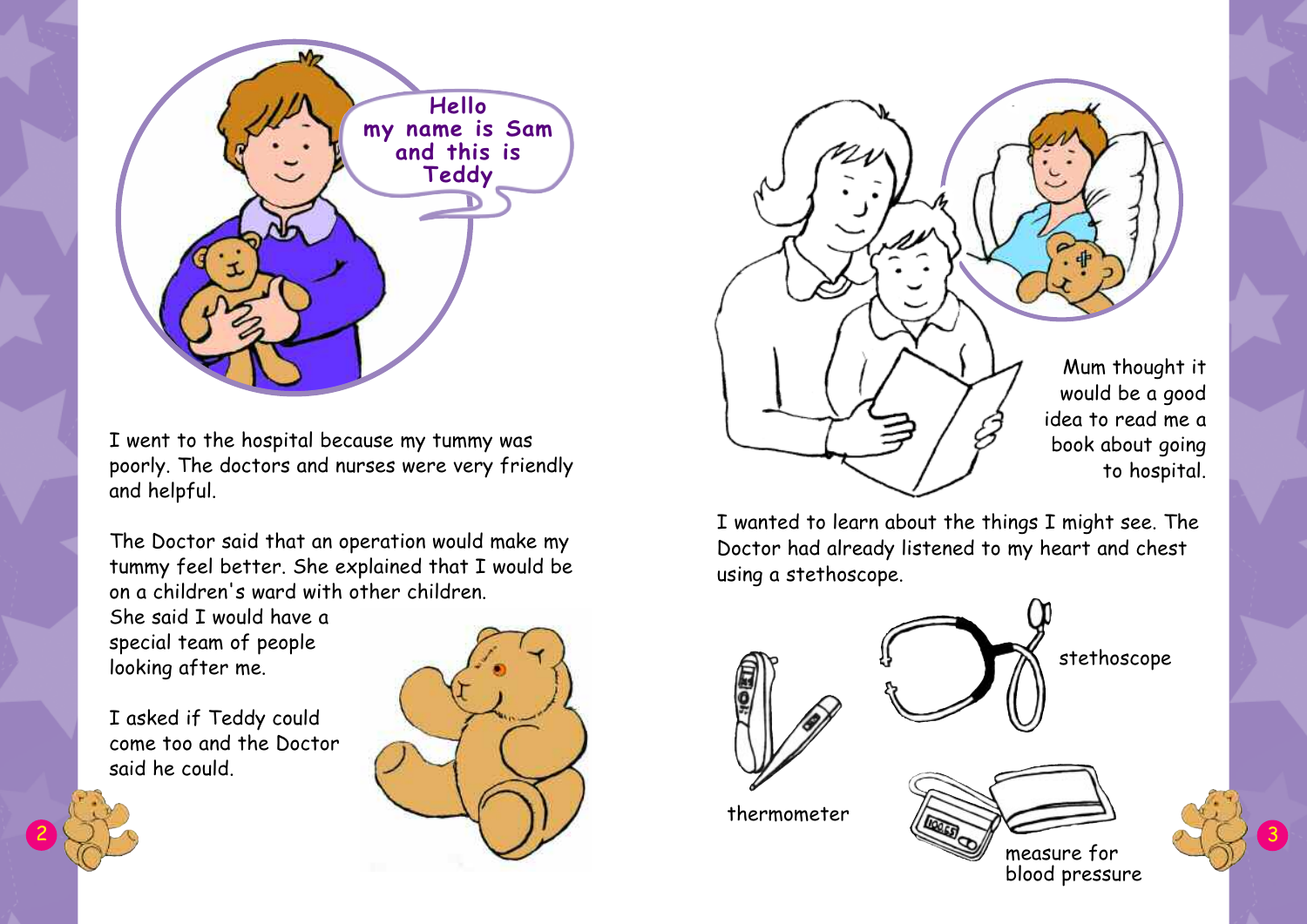



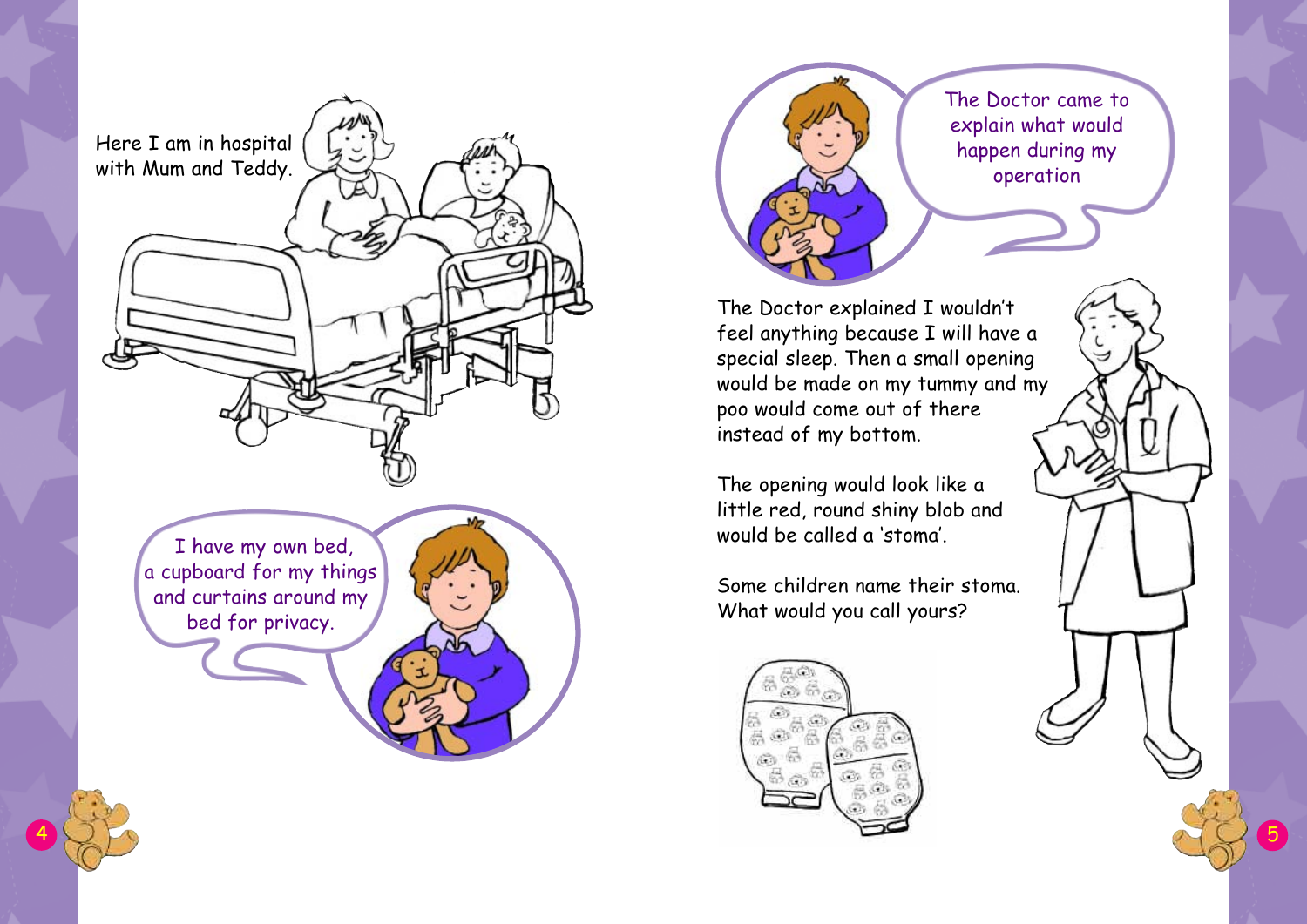When I woke up after the operation I felt a bit wobbly. Mum, Dad and Teddy were there to give me a cuddle and I felt much better.



My stoma care nurse also came to see me and told me why I had stitches and said they were to help to hold the stoma on my tummy but would soon disappear.

The Doctor said I was not able to eat for a few days, just in case I was sick. I had to have special water to make me strong, which was passed through a tube in my arm.

I also had a special tube in my nose that went to

**6**  $\bigcirc$  P operation was finished. The sleep Doctor gave me and Teddy special medicine so we would stay fast asleep until the operation was finished.

The Doctor also said that I would have a 'special' nurse called a stoma care nurse who would look after me.

The stoma care nurse came to see me and showed me pictures of other children with stomas. This made me happy because I know that I am not the only one with a stoma.

She also told me, Mum and Dad that she would teach us how to take care of my stoma.



Before my operation my tummy had to be empty so I did not have breakfast but could have a little drink.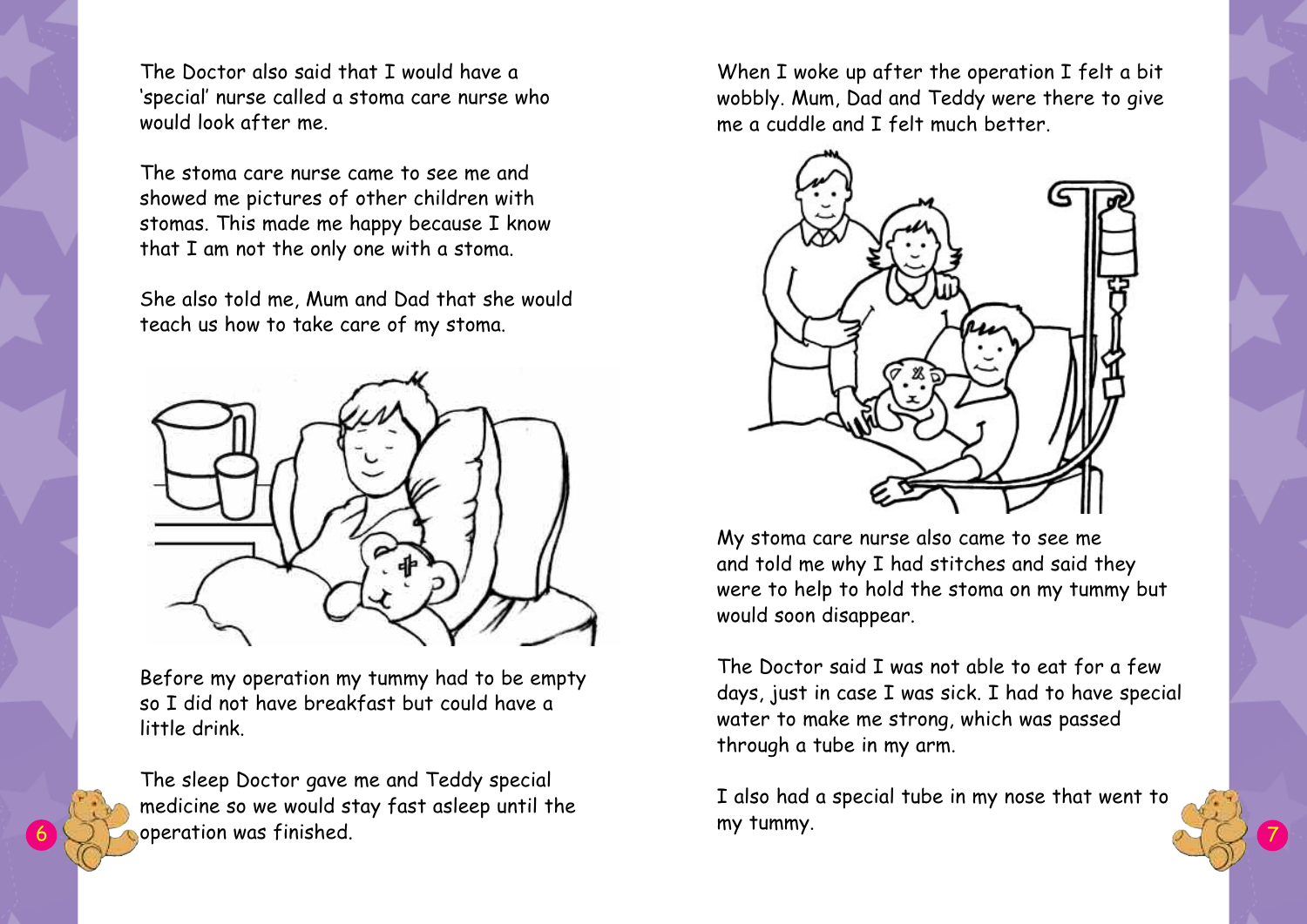The tubes were taken away after a few days. Soon I was able to eat and my tummy felt better. I was also able to get out of bed and play in the playroom.

I did some painting and made new friends, no one knew I had a stoma.







The stoma care nurse said it wouldn't hurt when the stitches disappeared and that the stoma looking red means it is OK.

The stoma care nurse showed me and my parents how to clean round my stoma and put a special bag on. It didn't hurt.

Me, my Mum and Dad practised caring for my stoma. The stoma care nurse said we were all very good and I was able to go home.

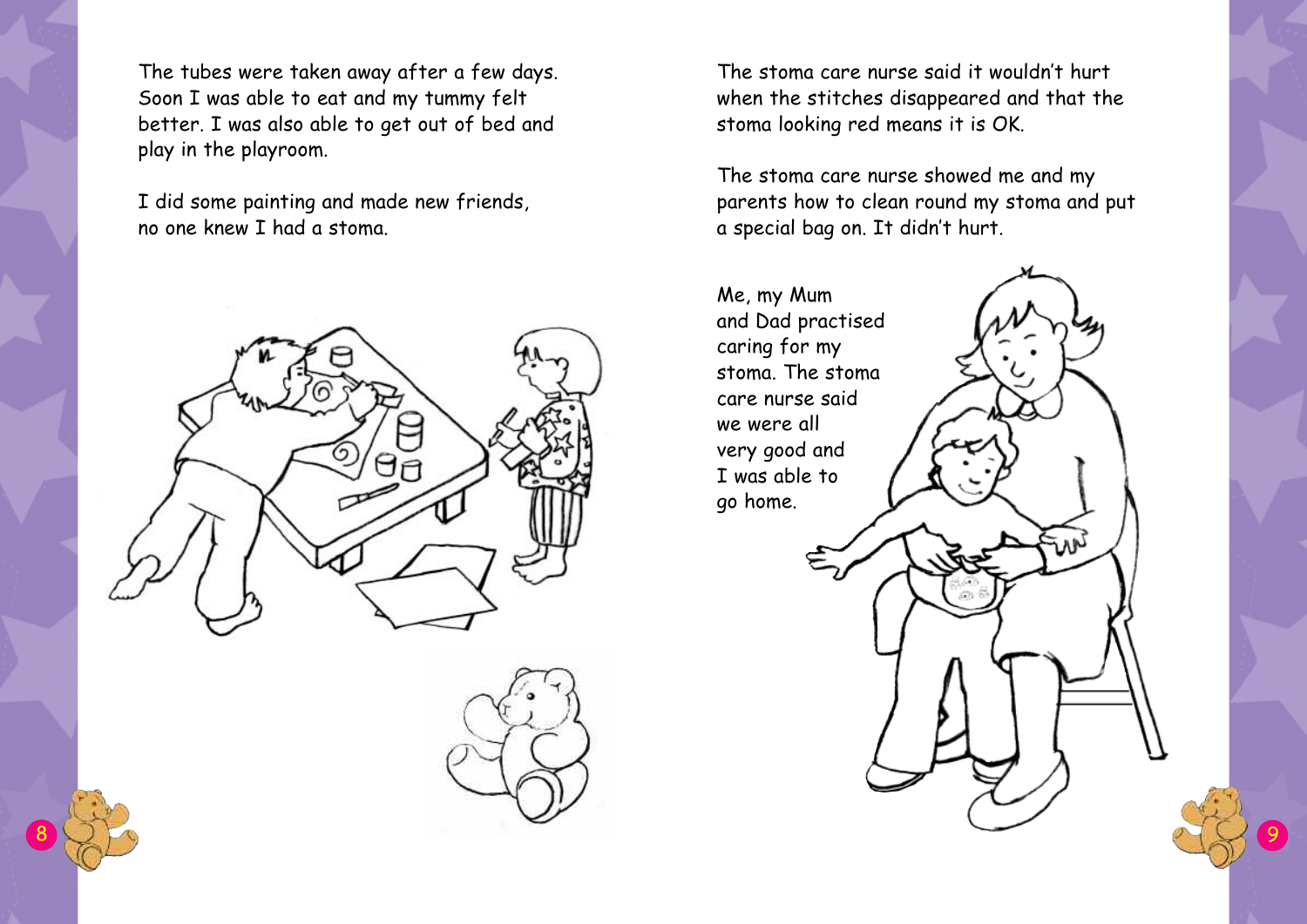I was able to have a bath or a shower with my special bag on. Sometimes I can even have a shower without it on.





I can also go swimming which makes me really happy.

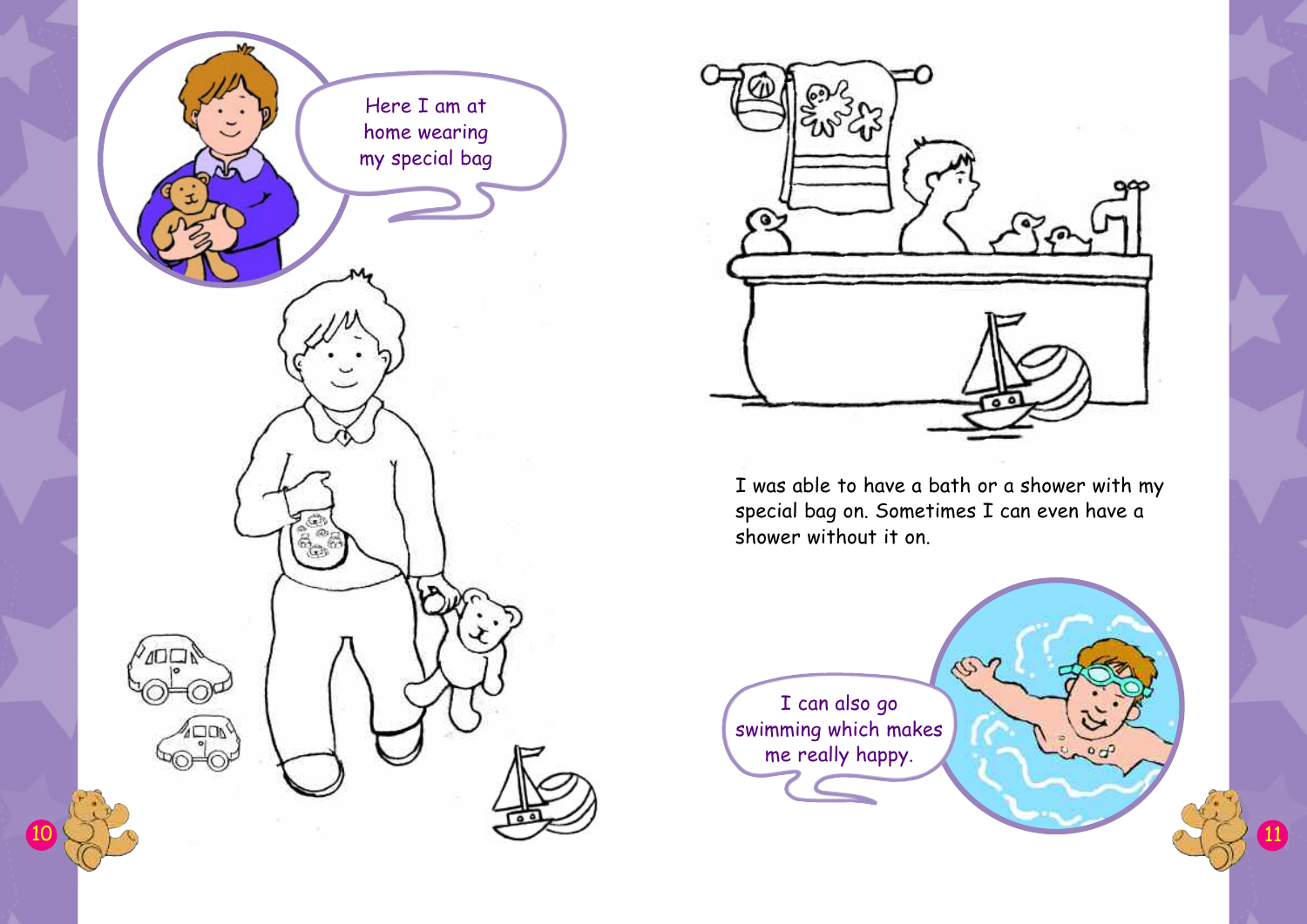

 $12 \cup 1$  me care for my stoma. Now when I am at school or with my babysitter I will have someone to help

When I went back to school, I was worried about telling my friends about my stoma because I thought they might not want to play with me anymore or would laugh.

I remembered what the stoma care nurse had said to me in hospital. She had told me that I could tell them about my stoma to help them understand why children have stomas.

She also said that if I didn't want to tell them that was fine too. She explained that they would not know I had a stoma because they could not see it under my clothes.

This made me feel better.



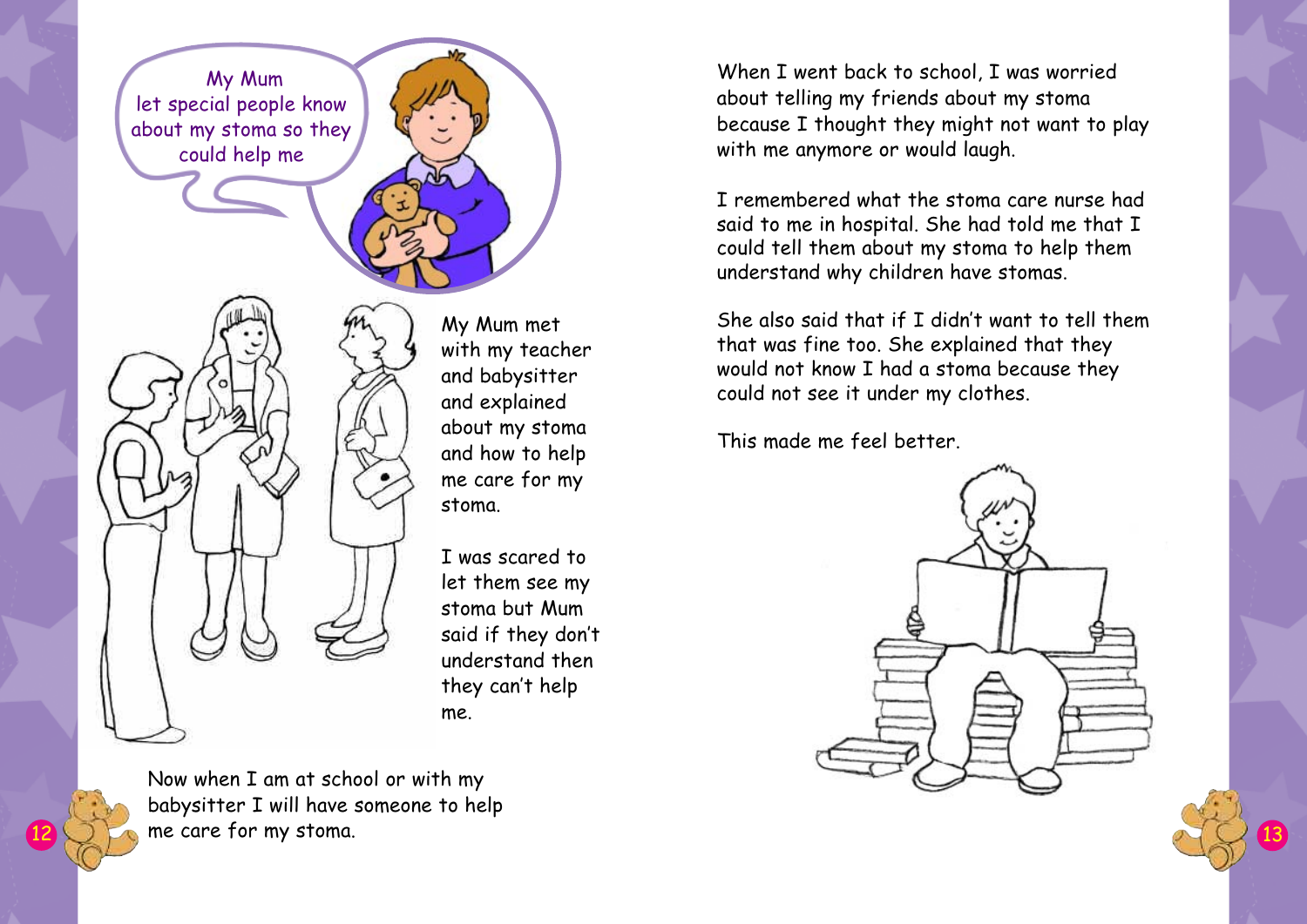I am able to play games and my bag does not get in the way. I always empty my bag before I go out to play so it does not leak. I have as much fun as everyone else which makes me feel happy.



I decided with Mum and Dad that I wanted to tell my friends at school about my stoma so the teacher arranged for me to tell everyone in class. I told them that I now go to the toilet in a different way and that I am still me even though I have a stoma. This made me feel better and I was not scared to show my friends.



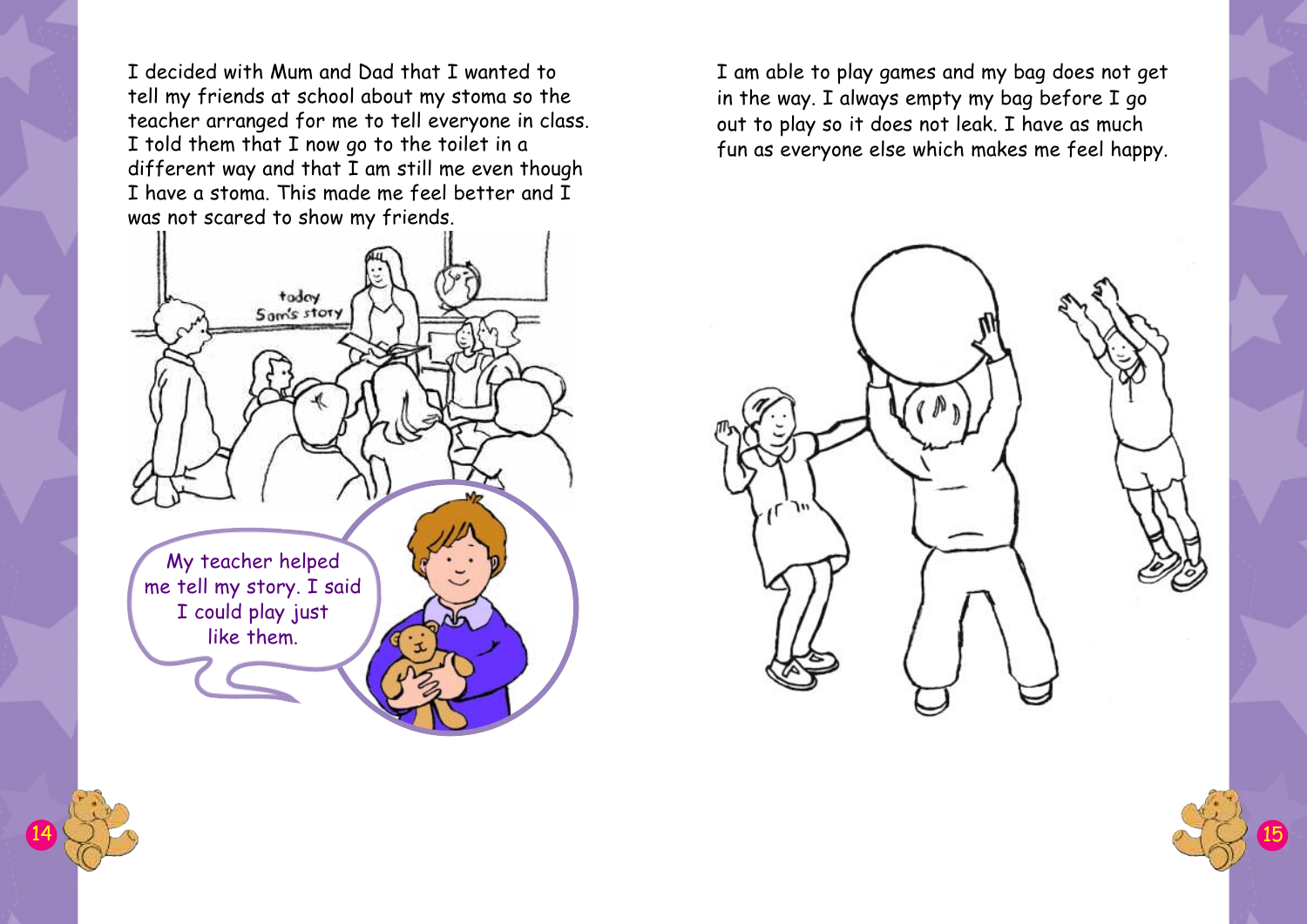Draw your own picture here of anything that makes you feel happy....





Sometimes I do feel different, but I remember that I am still the same me. I am better and can do more things now than I did before my operation.



I am very happy now and have fun!